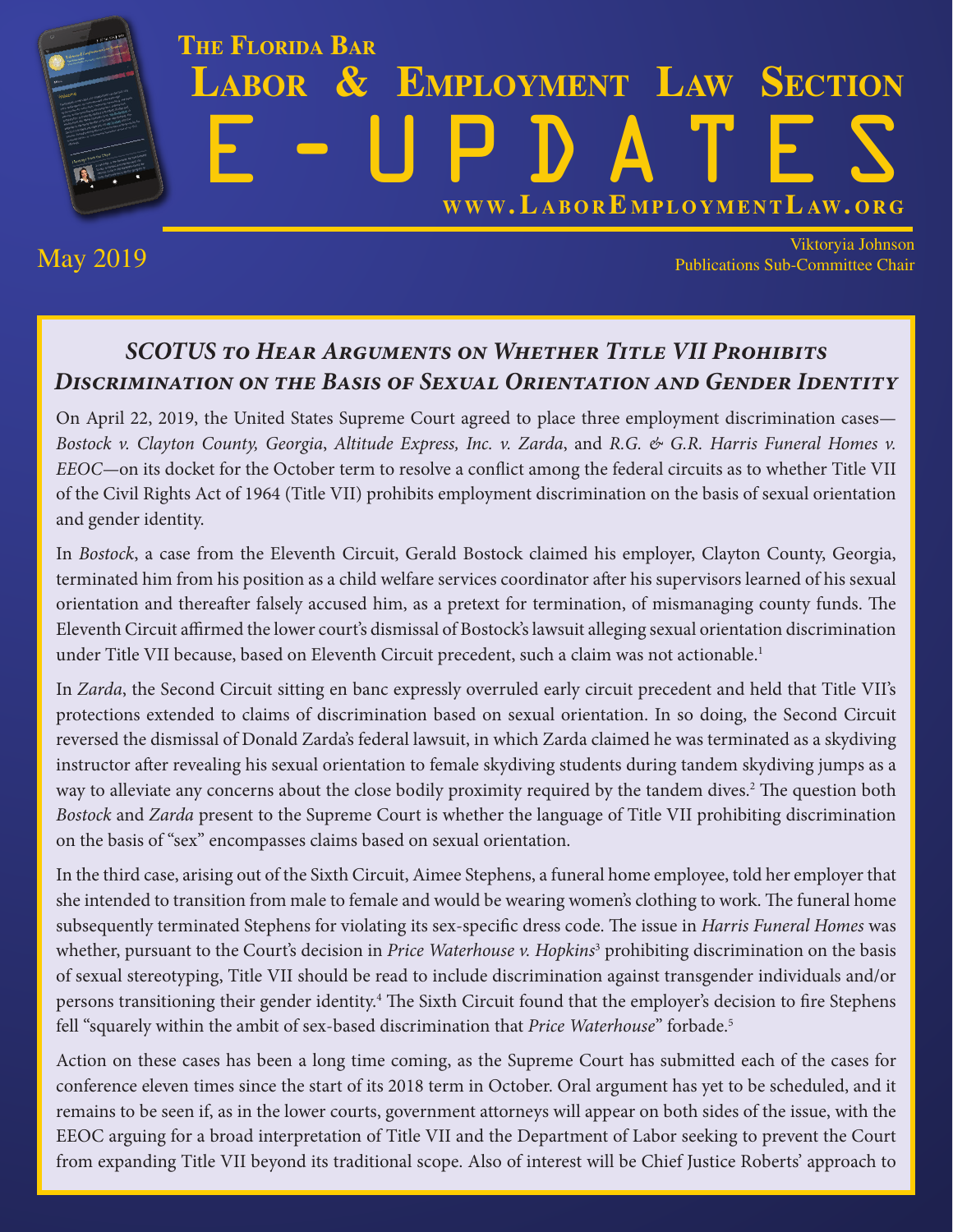<span id="page-1-0"></span>oral argument, given the pivotal role he will likely play—after the retirement of Justice Anthony Kennedy earlier this term—in any deliberations on these cases. Now that the trio of cases has been docketed, there is hope the Court will offer clear guidance on the interpretation of Title VII; specifically, on the question of whether federal law protects employees from discrimination based upon their sexual orientation or gender identity.<sup>6</sup>

#### *~ By Aaron Tandy, Pathman Lewis LLP*

#### **Endnotes**

- [1](#page-0-0) *Bostock v. Clayton Cnty. Bd. of Comm'rs*, 723 F. App'x 964 (11th Cir. 2018) (request for en banc review denied).
- [2](#page-0-0) *Zarda v. Altitude Express, Inc.*, 883 F.3d 100 (2d Cir. 2018) (en banc).
- [3](#page-0-0) 490 U.S. 228 (1989).
- [4](#page-0-0) *EEOC v. Harris Funeral Homes, Inc.*, 884 F.3d 560 (6th Cir. 2018).
- [5](#page-0-0) *Id.* at 572.
- 6 While the Second, Sixth, and Seventh Circuits have decided that Title VII covers sexual orientation discrimination claims, the Fifth Circuit recently joined the Eleventh in finding that Title VII does not cover such actions. *See Wittmer v. Phillips 66 Co.*, 915 F.3d 328 (5th Cir. 2019).

# [Click here to register for the](https://tfb.inreachce.com/Details/Information/54b75e1f-de69-4e14-a525-a42bc145e153) next Audio Webcast !

## **Update on Gender Discrimination: The New Gender Equality (2883)**

### **June 5, 2019 12:00 noon - 12:50 p.m.**

Presented by

Lindsey Wagner, Scott Wagner & Associates, P.A., Jupiter, FL and Burbank, CA

Jon Harris Maurer, Equality Florida, Tallahassee